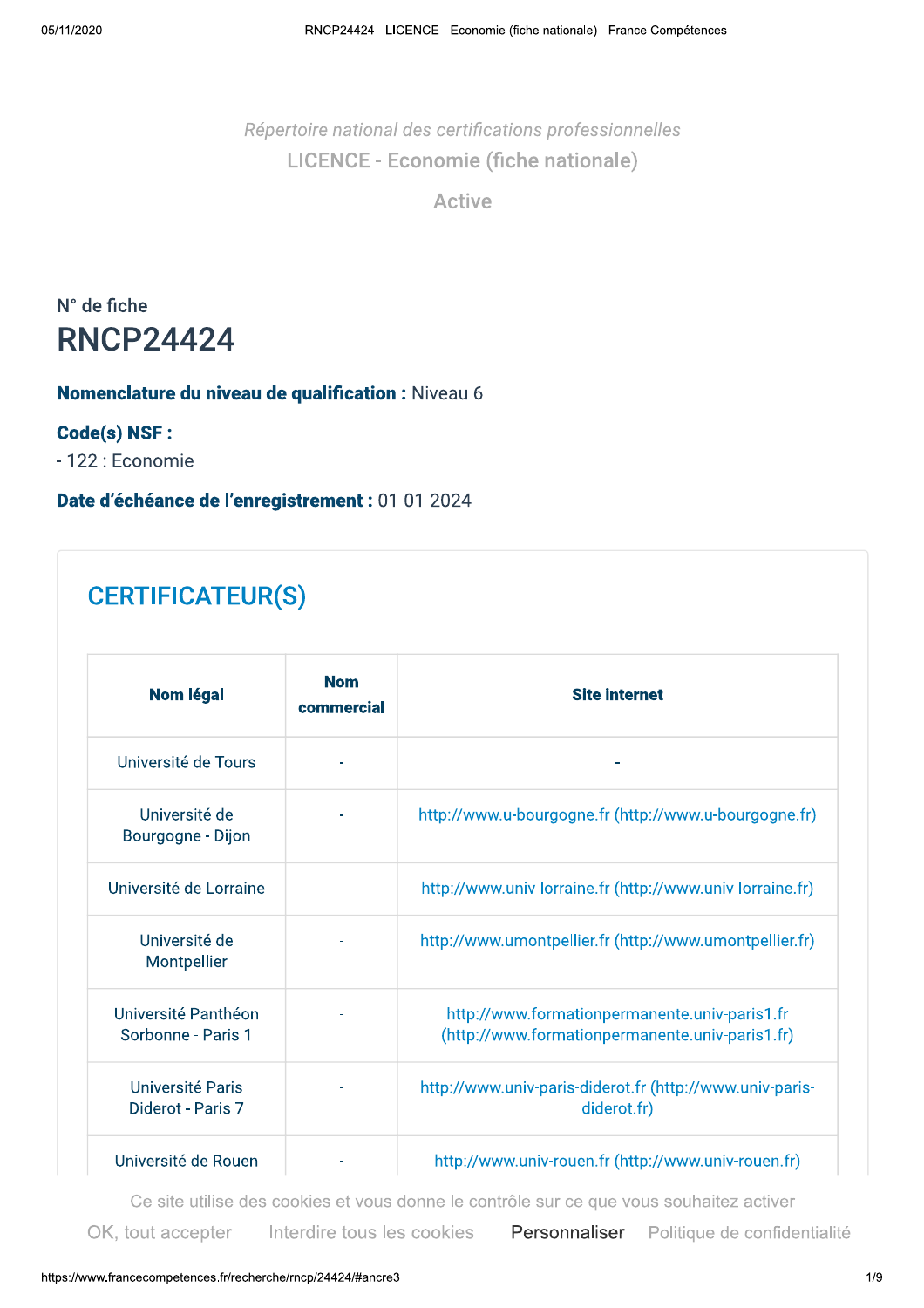| Université de Caen<br>Normandie            | http://www.unicaen.fr (http://www.unicaen.fr) |
|--------------------------------------------|-----------------------------------------------|
| Université Clermont<br>Auvergne            | http://www.uca.fr (http://www.uca.fr)         |
| <b>CY CERGY PARIS</b><br><b>UNIVERSITE</b> |                                               |

# RÉSUMÉ DE LA CERTIFICATION

### **Activités visées:**

- Réalisation d'études économiques
- Réalisation d'études de marché
- Réalisation d'études de coûts et de performances d'une organisation
- Assistance à la direction dans la définition et le suivi de la stratégie

### **Compétences attestées :**

- Identifier les enjeux des décisions économiques dans leur environnement social, historique et culturel.
- Mobiliser les principaux concepts de l'économie: micro-économie, macro-économie, monnaie et finance, politique économique, histoire des faits et de la pensée économiques, économie internationale, dans le cadre de l'analyse et de l'interprétation de documents économiques.
- Utiliser les méthodes et outils d'observation et d'analyse des phénomènes économiques (qualitatives et quantitatives).
- Se servir des méthodes de prise de décision économique.
- Appréhender et situer les différents leviers d'action de la politique économique.
- Situer son rôle et sa mission au sein d'une organisation pour s'adapter et prendre des initiatives.
- Identifier le processus de production, de diffusion et de valorisation des savoirs.
- Respecter les principes d'éthique, de déontologie et de responsabilité environnementale.
- Travailler en équipe autant qu'en autonomie et responsabilité au service d'un projet.
- Identifier et situer les champs professionnels potentiellement en relation avec les acquis de la mention ainsi que les parcours possibles pour y accéder.

- Caractériser et valoriser son identité, ses compétences et son projet professionnel en fonction d'un contexte.

#### - Prendre du recul face à une situation

Ce site utilise des cookies et vous donne le contrôle sur ce que vous souhaitez activer

Interdire tous les cookies OK, tout accepter Personnaliser Politique de confidentialité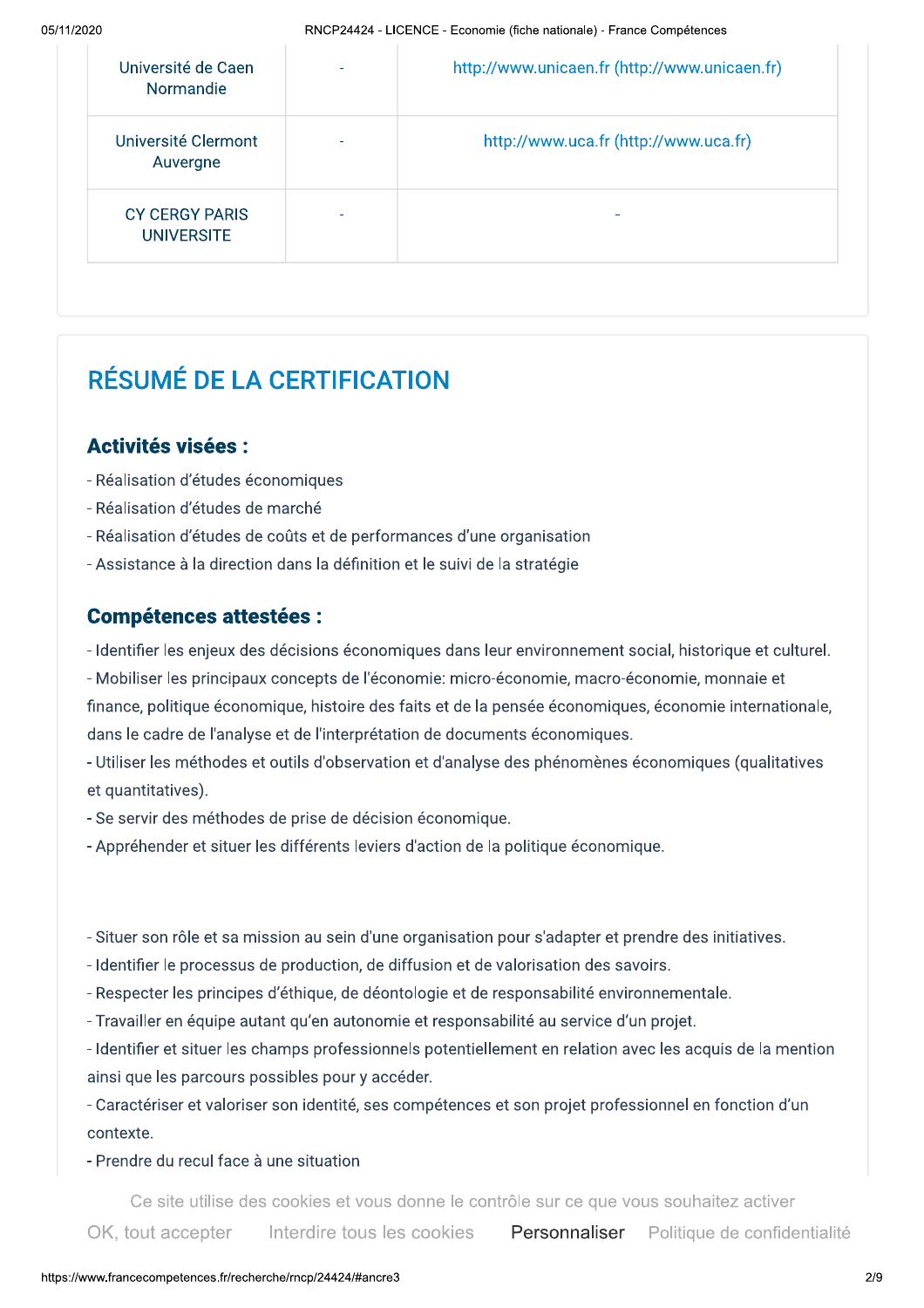RNCP24424 - LICENCE - Economie (fiche nationale) - France Compétences

- Utiliser les outils numériques de référence et les règles de sécurité informatique pour acquérir, traiter, produire et diffuser de l'information ainsi que pour collaborer en interne et en externe

- Identifier, sélectionner et analyser avec esprit critique diverses ressources dans son domaine de

spécialité pour documenter un sujet et synthétiser ces données en vue de leur exploitation

- Analyser et synthétiser des données en vue de leur exploitation

- Développer une argumentation avec esprit critique

- Se servir aisément des différents registres d'expression écrite et orale de la langue française

- Communiquer par oral et par écrit, de façon claire et non-ambiguë, dans au moins une langue étrangère

- Identifier et situer les champs professionnels potentiellement en relation avec les acquis de la mention ainsi que les parcours possibles pour y accéder

- Caractériser et valoriser son identité, ses compétences et son projet professionnel en fonction d'un contexte

- Identifier le processus de production, de diffusion et de valorisation des savoirs
- Se situer son rôle et sa mission au sein d'une organisation pour s'adapter et prendre des initiatives
- Respecter les principes d'éthique, de déontologie et de responsabilité environnementale
- Travailler en équipe et en réseau ainsi qu'en autonomie et responsabilité au service d'un projet
- Analyser ses actions en situation professionnelle, s'autoévaluer pour améliorer sa pratique

Dans certains établissements, d'autres compétences spécifiques peuvent permettre de décliner, préciser ou compléter celles proposées dans le cadre de la mention au niveau national. Pour en savoir plus se reporter au site de l'établissement.

### **Modalités d'évaluation:**

# **BLOCS DE COMPÉTENCES**

| N° et intitulé du<br><b>bloc</b>                  | Liste de compétences                                                                                                                                                                                            |  |  |  |
|---------------------------------------------------|-----------------------------------------------------------------------------------------------------------------------------------------------------------------------------------------------------------------|--|--|--|
| RNCP24424BC01<br>Usages digitaux<br>et numériques | - Utiliser les outils numériques de référence et les règles de<br>sécurité informatique pour acquérir, traiter, produire et<br>diffuser de l'information ainsi que pour collaborer en interne<br>et en externe. |  |  |  |

Ce site utilise des cookies et vous donne le contrôle sur ce que vous souhaitez activer

Interdire tous les cookies OK, tout accepter Personnaliser Politique de confidentialité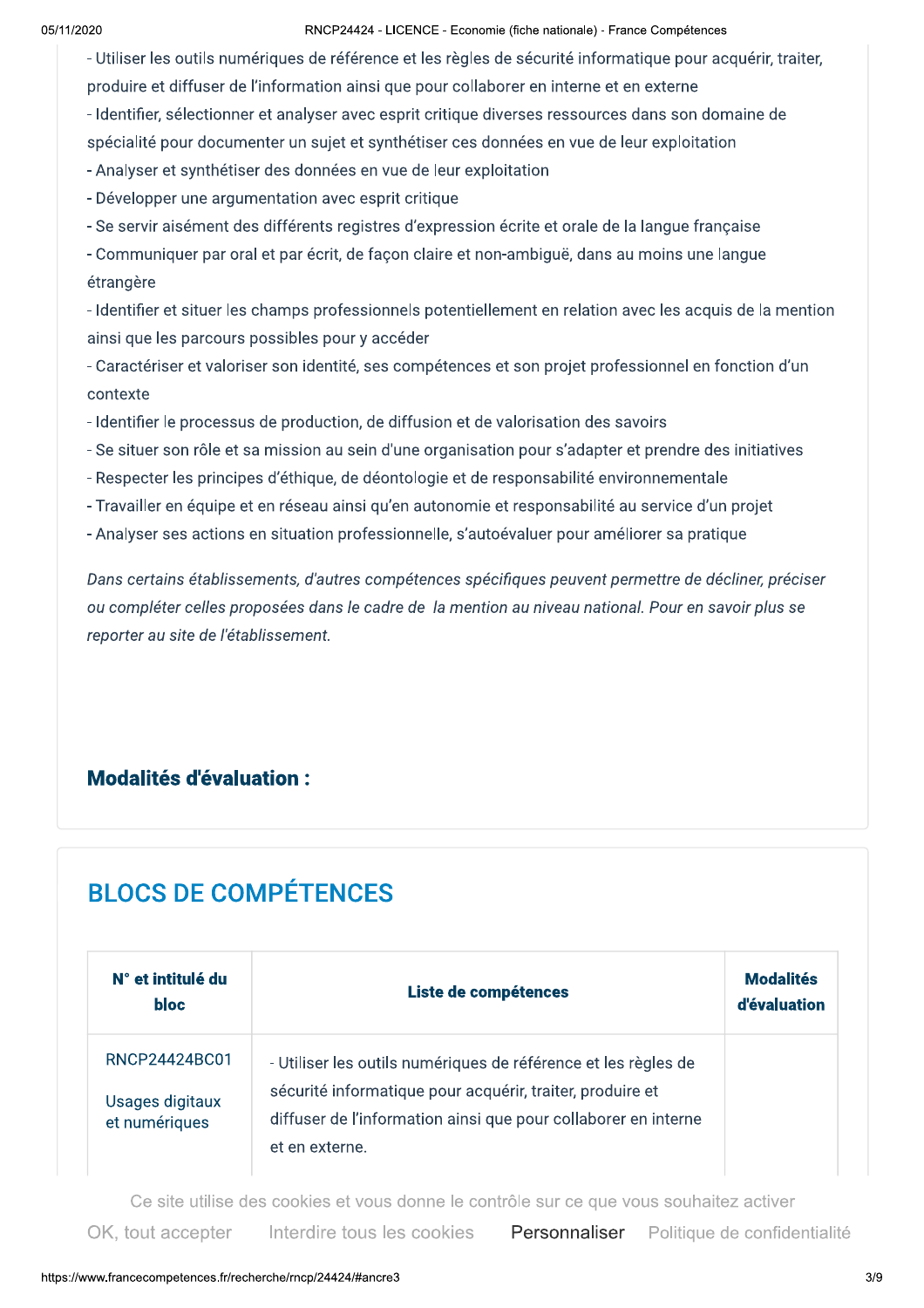| 05/11/2020 |
|------------|
|------------|

RNCP24424 - LICENCE - Economie (fiche nationale) - France Compétences

| données à des<br>fins d'analyse                                                                         | documenter un sujet et synthétiser ces données en vue de<br>leur exploitation.<br>- Analyser et synthétiser des données en vue de leur<br>exploitation.<br>- Développer une argumentation avec esprit critique.                                                                                                                                                                                                                  |
|---------------------------------------------------------------------------------------------------------|----------------------------------------------------------------------------------------------------------------------------------------------------------------------------------------------------------------------------------------------------------------------------------------------------------------------------------------------------------------------------------------------------------------------------------|
| RNCP24424BC03<br><b>Expression et</b><br>communication<br>écrites et orales                             | - Se servir aisément des différents registres d'expression<br>écrite et orale de la langue française.<br>- Communiquer par oral et par écrit, de façon claire et non-<br>ambiguë, dans au moins une langue étrangère.                                                                                                                                                                                                            |
| RNCP24424BC04<br>Positionnement<br>vis à vis d'un<br>champ<br>professionnel                             | - Identifier et situer les champs professionnels<br>potentiellement en relation avec les acquis de la mention<br>ainsi que les parcours possibles pour y accéder.<br>- Caractériser et valoriser son identité, ses compétences et<br>son projet professionnel en fonction d'un contexte.<br>- Identifier le processus de production, de diffusion et de<br>valorisation des savoirs.                                             |
| RNCP24424BC05<br><b>Action en</b><br>responsabilité au<br>sein d'une<br>organisation<br>professionnelle | - Situer son rôle et sa mission au sein d'une organisation<br>pour s'adapter et prendre des initiatives.<br>- Respecter les principes d'éthique, de déontologie et de<br>responsabilité environnementale.<br>- Travailler en équipe et en réseau ainsi qu'en autonomie et<br>responsabilité au service d'un projet.<br>- Analyser ses actions en situation professionnelle,<br>s'autoévaluer pour améliorer sa pratique.         |
| RNCP24424BC06<br>Analyse d'un<br>questionnement<br>en mobilisant<br>des concepts<br>disciplinaires      | · Mobiliser les principaux concepts de l'économie: micro-<br>économie, macro-économie, monnaie et finance, politique<br>économique, histoire des faits et de la pensée économiques,<br>économie internationale, dans le cadre de l'analyse et de<br>l'interprétation de documents économiques.<br>· Utiliser les méthodes et outils d'observation et d'analyse<br>des phénomènes économiques (qualitatives et<br>quantitatives). |
| RNCP24424BC07<br>Mise en oeuvre<br>de méthodes et                                                       | · Identifier les enjeux des décisions économiques dans leur<br>environnement social, historique et culturel.<br>· Se servir des méthodes de prise de décision économique.                                                                                                                                                                                                                                                        |

Ce site utilise des cookies et vous donne le contrôle sur ce que vous souhaitez activer

OK, tout accepter

Interdire tous les cookies Personnaliser Politique de confidentialité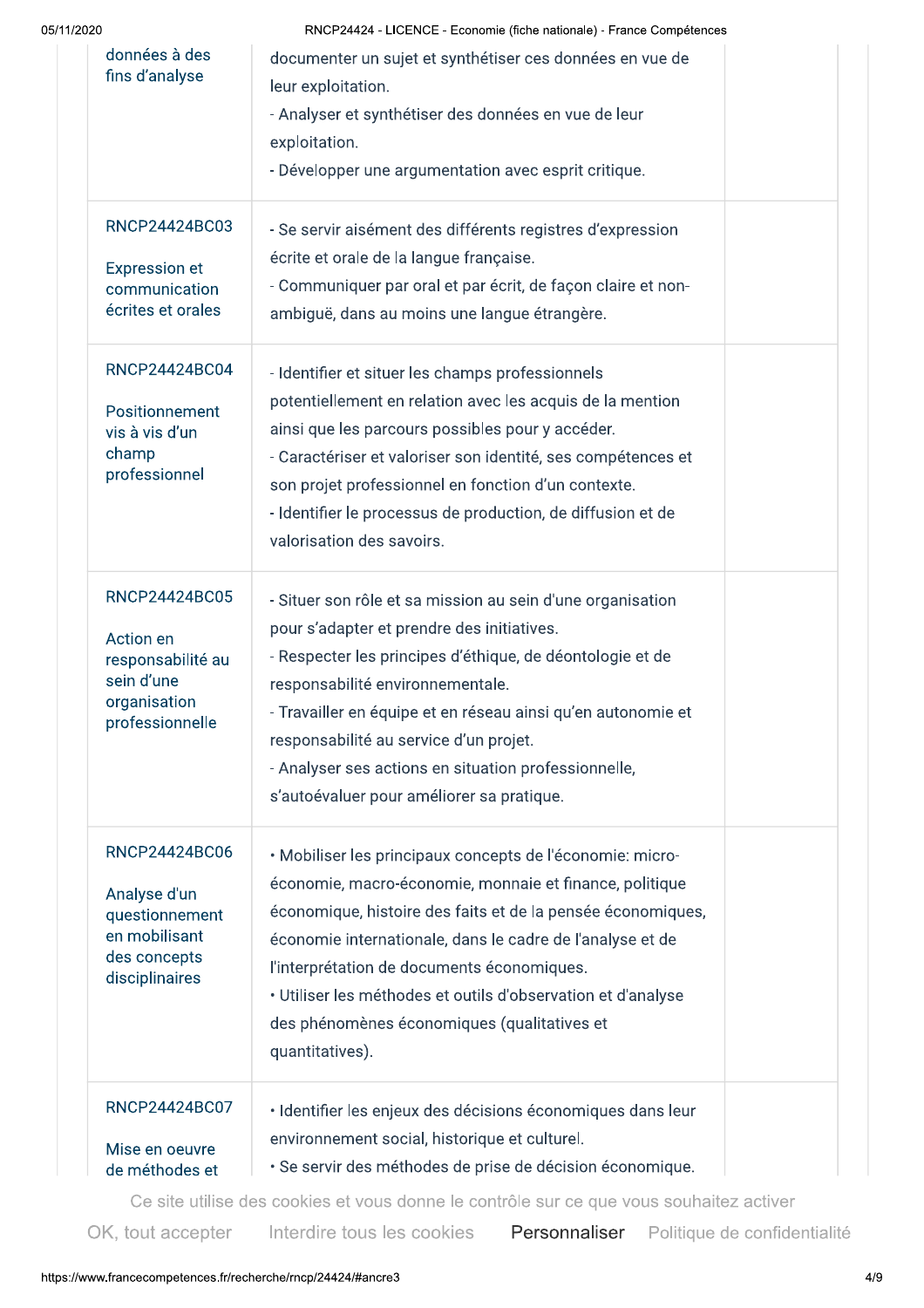### Description des modalités d'acquisition de la certification par capitalisation des blocs de compétences et/ou par équivalence :

## SECTEUR D'ACTIVITÉ ET TYPE D'EMPI OI

### Secteurs d'activités :

- K : Activités financières et d'assurance
- M : Activités spécialisées, scientifiques et techniques
- N : Activités de services administratifs et de soutien
- 0 : Administration publique
- S : Autres activités de services

### **Type d'emplois accessibles :**

- Conseiller en crédit bancaire
- Collaborateur de charge d'études
- Assistant chef de projet économique
- Chargé d'enquêtes
- Chargé de la veille économique

### **Code(s) ROME:**

- M1403 Études et prospectives socio-économiques
- C1203 Relation clients banque/finance
- C1202 Analyse de crédits et risques bancaires

### Références juridiques des règlementations d'activité :

### **VOIES D'ACCÈS**

#### Le cas échéant, prérequis à la validation des compétences :

#### Validité des composantes acquises :

| Voie d'accès à la certification | <b>Oui</b> | <b>Non</b> | <b>Composition des jurys</b> |
|---------------------------------|------------|------------|------------------------------|
|---------------------------------|------------|------------|------------------------------|

Ce site utilise des cookies et vous donne le contrôle sur ce que vous souhaitez activer

Interdire tous les cookies OK, tout accepter Personnaliser Politique de confidentialité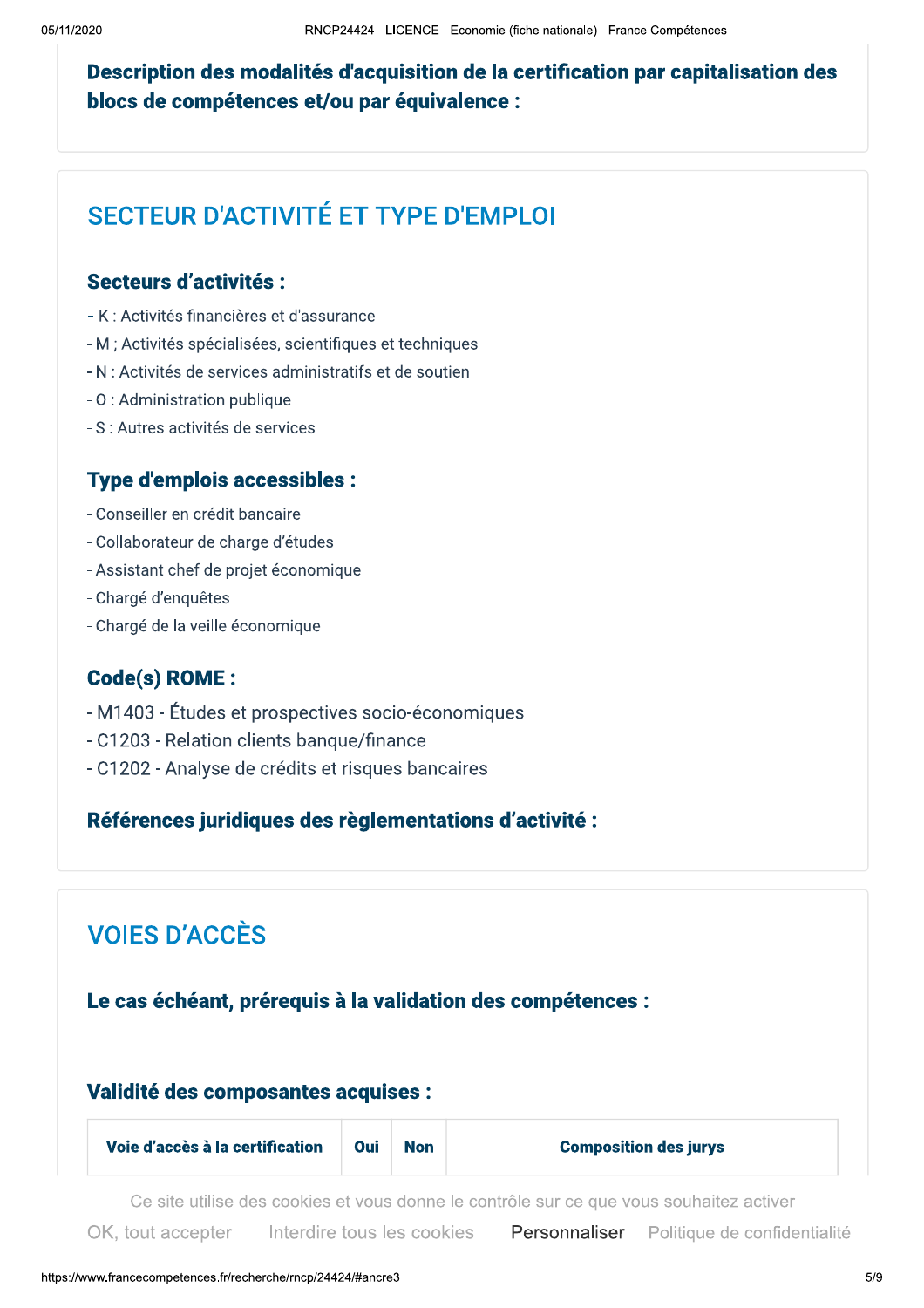RNCP24424 - LICENCE - Economie (fiche nationale) - France Compétences

|                                            |   |              | d'enseignants ou de chercheurs participant à la<br>formation<br>- des professionnels qualifiés ayant contribué<br>aux enseignements.<br>- des professionnels qualifiés n'ayant pas<br>contribué aux enseignements                                                                          |
|--------------------------------------------|---|--------------|--------------------------------------------------------------------------------------------------------------------------------------------------------------------------------------------------------------------------------------------------------------------------------------------|
| En contrat d'apprentissage                 | X |              | Leur composition comprend :<br>- une moitié d'enseignants-chercheurs,<br>d'enseignants ou de chercheurs participant à la<br>formation<br>- des professionnels qualifiés ayant contribué<br>aux enseignements.<br>- des professionnels qualifiés n'ayant pas<br>contribué aux enseignements |
| Après un parcours de<br>formation continue | X |              | Leur composition comprend :<br>- une moitié d'enseignants-chercheurs,<br>d'enseignants ou de chercheurs participant à la<br>formation<br>- des professionnels qualifiés ayant contribué<br>aux enseignements.<br>- des professionnels qualifiés n'ayant pas<br>contribué aux enseignements |
| En contrat de<br>professionnalisation      | X |              | Leur composition comprend :<br>- une moitié d'enseignants-chercheurs,<br>d'enseignants ou de chercheurs participant à la<br>formation<br>- des professionnels qualifiés ayant contribué<br>aux enseignements.<br>- des professionnels qualifiés n'ayant pas<br>contribué aux enseignements |
| Par candidature individuelle               |   | $\mathsf{X}$ |                                                                                                                                                                                                                                                                                            |
| Par expérience                             | X |              | Composition définie par le Code de l'éducation :<br>article L613-4 modifié par la loi n°2016-1088 du<br>8 août 2016 - art. 78                                                                                                                                                              |

Ce site utilise des cookies et vous donne le contrôle sur ce que vous souhaitez activer

Interdire tous les cookies OK, tout accepter

Personnaliser Politique de confidentialité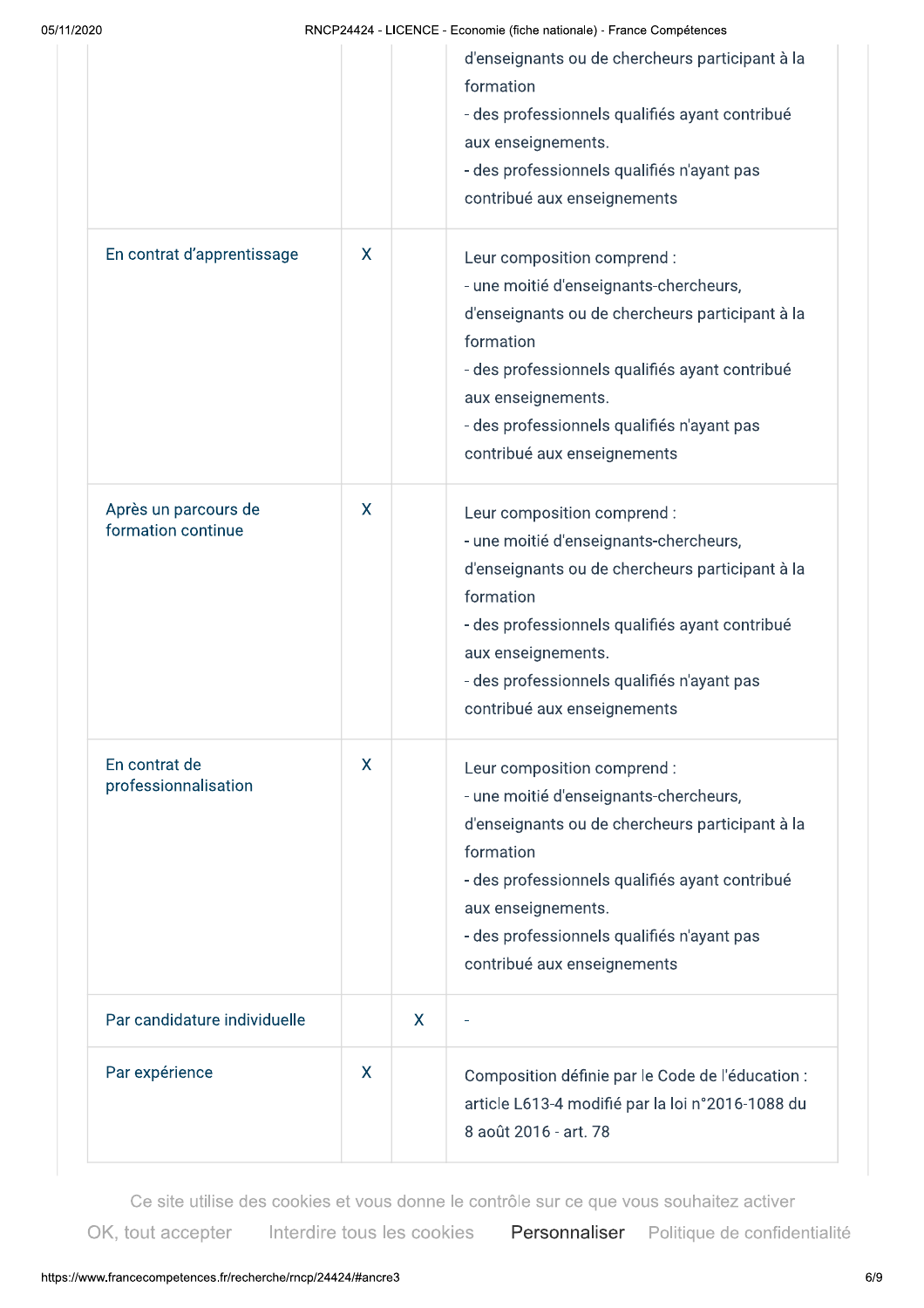|                                             | Oui | <b>Non</b> |
|---------------------------------------------|-----|------------|
| Inscrite au cadre de la Nouvelle Calédonie  |     |            |
| Inscrite au cadre de la Polynésie française |     |            |

## LIENS AVEC D'AUTRES CERTIFICATIONS PROFESSIONNELLES, CERTIFICATIONS OU HABILITATIONS

### Lien avec d'autres certifications professionnelles, certifications ou habilitations: Non

# **BASE LÉGALE**

| Date du JO /<br><b>BO</b> | Référence au JO / BO                                                                                          |
|---------------------------|---------------------------------------------------------------------------------------------------------------|
|                           | - Arrêté du 22 janvier 2014 fixant les modalités d'accréditation d'établissements<br>d'enseignement supérieur |
|                           | - Arrêté du 22 janvier 2014 fixant le cadre national des formations conduisant à                              |
|                           | la délivrance des diplômes nationaux de licence, de licence professionnelle et                                |
|                           | de master                                                                                                     |
|                           | - Arrêté du 22 janvier 2014 fixant la nomenclature des mentions du diplôme                                    |
|                           | national de licence                                                                                           |
|                           | - Arrêté du 30 juillet 2018 relatif au diplôme national de licence                                            |
|                           | - Arrêté du 30 juillet 2018 modifiant l'arrêté du 22 janvier 2014 fixant le cadre                             |
|                           | national des formations conduisant à la délivrance des diplômes nationaux de                                  |
|                           | licence, de licence professionnelle et de master                                                              |

Référence au(x) texte(s) règlementaire(s) instaurant la certification :

### Référence des arrêtés et décisions publiés au Journal Officiel ou au Bulletin Officiel (enregistrement au RNCP, création diplôme, accréditation...) :

Date du JO /

مستحدد من المستخدم و art vous donne le contrôle sur ce que vous souhaitez activer.<br>Ce site utilise des cookies et vous donne le contrôle sur ce que vous souhaitez activer

OK, tout accepter Interdire tous les cookies

'  $\sim$  52034 $\sim$  52034 $\sim$  52034 $\sim$  52034 $\sim$  527  $\sim$ **Personnaliser** Politique de confidentialite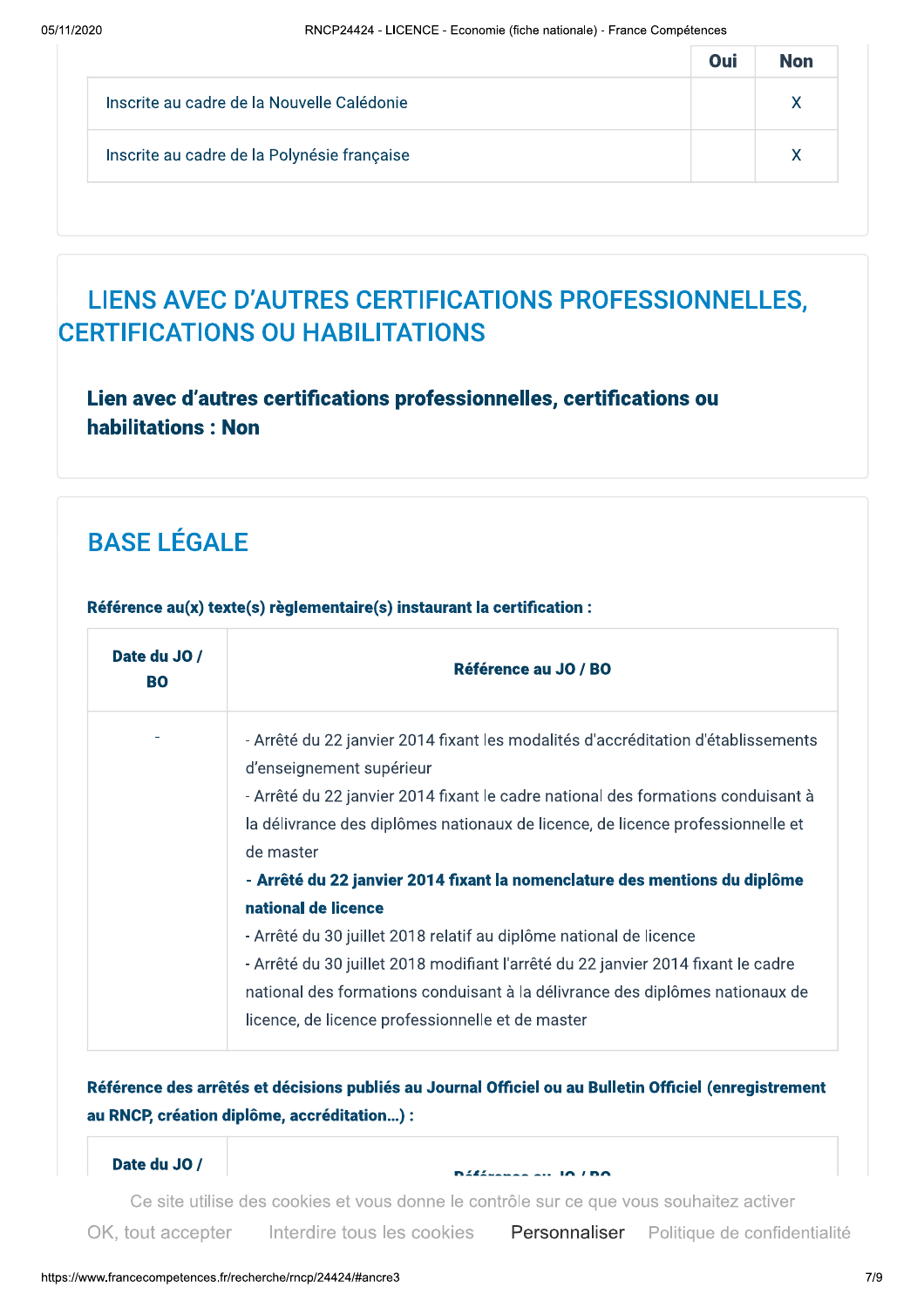RNCP24424 - LICENCE - Economie (fiche nationale) - France Competences

| Université de Bourgogne - Dijon, arrêté du : 16/04/2017        |
|----------------------------------------------------------------|
| Université de Caen-Normandie, arrêté du : 07/02/2017           |
| Université de Lorraine, arrêté du : 19/02/2018                 |
| Université de Montpellier, arrêté du : 22/03/2018              |
| Université de Rouen, arrêté du : 08/06/2017                    |
| Université de Tours, arrêté du : 22/05/2018                    |
| Université Panthéon Sorbonne - Paris 1, arrêté du : 19/09/2017 |
| Université Paris Diderot - Paris 7, arrêté du : 11/09/2014     |
| Université Toulouse 1 Capitole, arrêté du : 23/05/2016         |
| CY Cergy Paris Université, arrêté du : 04/06/2020              |
|                                                                |

#### Référence autres (passerelles...) :

| Date du JO /<br><b>BO</b> | Référence au JO / BO                                                                                                                                                                                                        |
|---------------------------|-----------------------------------------------------------------------------------------------------------------------------------------------------------------------------------------------------------------------------|
| $\sim$                    | - Décret VAE – Code de l'éducation : article L 613-3 modifié par la loi n°<br>2015-366 du 31 mars 2015<br>- Décret n° 2017-1135 du 4 juillet 2017 relatif à la mise en œuvre de la<br>validation des acquis de l'expérience |

### Date du premier Journal Officiel ou Bulletin Officiel :

### POUR PLUS D'INFORMATIONS

### Statistiques :

### Lien internet vers le descriptif de la certification :

Pour plus d'informations se reporter au site web des établissements.

Université Clermont Auvergne (https://www.uca.fr/licence\_generale/economie) Université de Bourgogne - Dijon (https://www.u-bourgogne.fr/licence\_generale/economie) Université de Caen-Normandie (http://www.unicaen.fr/licence\_generale/economie) Université de Cergy-Pontoise (https://www.u-cergy.fr/licence\_generale/economie) Université de Lorraine (http://www.univ-lorraine.fr/licence\_generale/economie) Université de Montpellier (https://www.umontpellier.fr/licence\_generale/economie) Université de Rouen (http://www.univ-rouen.fr/licence\_generale/economie)

ctiver<br>'onfidentialité<br>8/9 »¼½¾¿ÀÁ½ÂÃÄØ¿ÄäÈÊÀÁÄÌÍÂÂÎÁÏÐÐÑÑÑÒ'½¾ÚÂÈÊÀÁÒÕÀÐÆ½Ó¿¼Ó¿ÖË¿¼¿ÀÔÆ¿Ð¿ÓȼÈǽ¿× »¼½¾¿ÀÁ½ÂÃÄàÔ¼ÂÍÃȼÄåÈÀÝȼ¼¿ÄÚÄàÔÀ½ÁÄæ ÔN, iÓÙ doopko informo ious ios coónics information Ce site utilise des cookies et vous donne le controle sur ce que vous sounaitez activer OK, tout accepter Interdire tous les cookies Personnaliser Politique de confidentialite